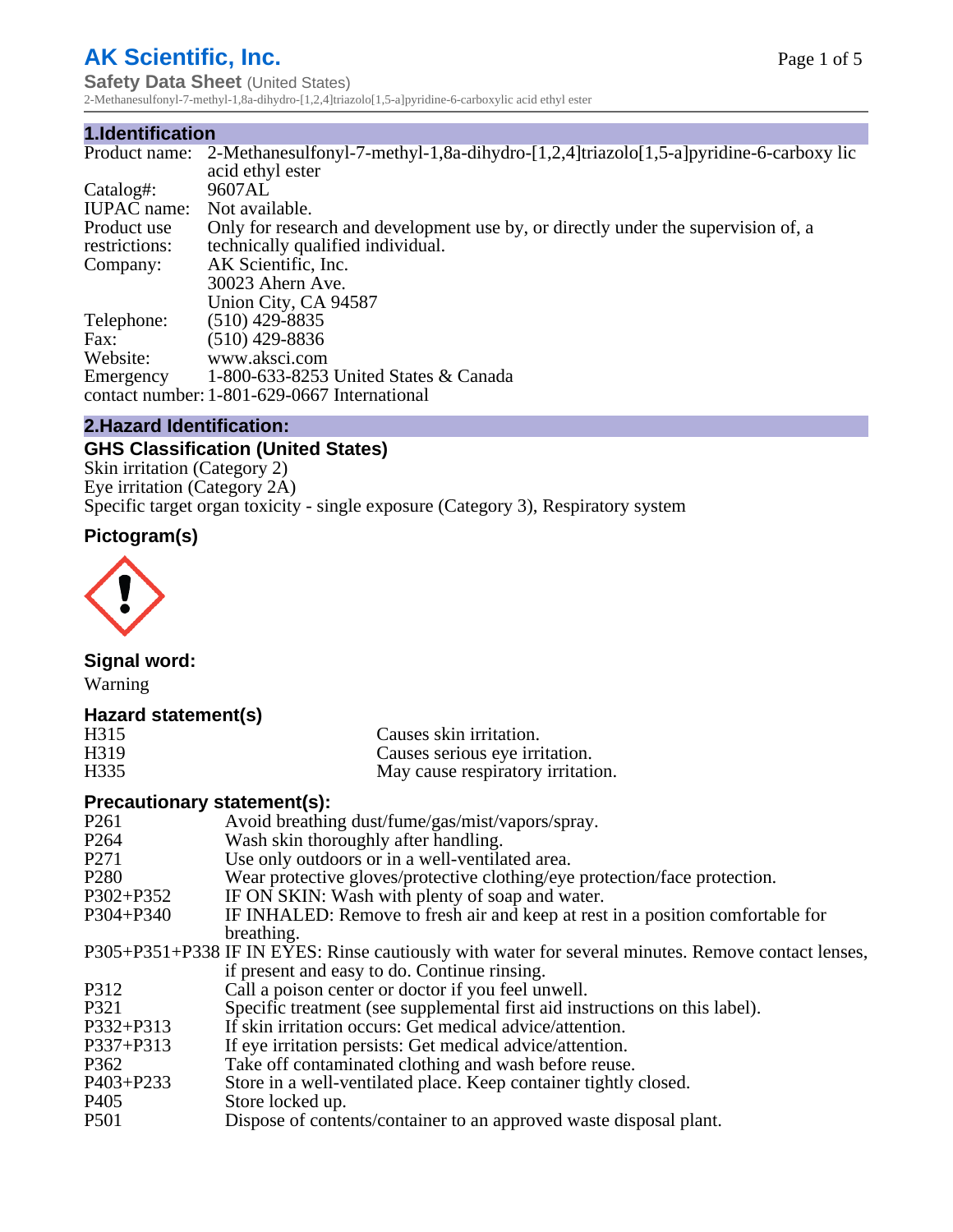## **Hazards not otherwise classified (HNOC) or not covered by GHS:**

None

| 3. Composition/Information on Ingredients |                |  |
|-------------------------------------------|----------------|--|
| Synonyms:                                 | Not available. |  |
| CAS#                                      | Not available. |  |
| Purity:                                   | 94% (HPLC)     |  |
| EC:                                       | Not available. |  |

### **4. First Aid Measures**

**General Information:** Immediately remove any clothing contaminated by the product. Move out of dangerous area. Consult a physician and show this safety data sheet.

**Inhalation:** Move person to fresh air. If not breathing, give artificial respiration. If breathing is difficult, give oxygen. Obtain medical aid.

**Skin contact:** Immediately flush skin with running water for at least 15 minutes while removing contaminated clothing and shoes. Wash clothing before reuse. Obtain medical aid immediately. **Eye contact:** Immediately flush open eyes with running water for at least 15 minutes. Obtain medical aid immediately.

**Ingestion:** Do NOT induce vomiting without medical advice. Rinse mouth with water. Never administer anything by mouth to an unconscious person. Obtain medical aid immediately.

**Most important symptoms and effects, both acute and delayed:** No further information available. Please see sections 2 and 11.

**Indication of any immediate medical attention and special treatment needed:** No further information available.

### **5. Fire Fighting Measures**

**Suitable extinguishing media:** Use water spray, dry chemical, carbon dioxide, or chemical foam. **Specific hazards arising from the chemical:** Carbon oxides, Nitrogen oxides, Sulfur oxides. **Advice for firefighters:** As in any fire, wear a NIOSH-approved or equivalent, pressure-demand, self-contained breathing apparatus and full protective gear. During a fire, irritating and highly toxic gases may be generated by thermal decomposition or combustion.

#### **6. Accidental Release Measures**

**Personal precautions, protective equipment and emergency procedures:** Wear protective equipment and keep unprotected personnel away. Ensure adequate ventilation. Remove all sources of ignition. Prevent further leak or spill if safe to do so. For personal protective equipment, please refer to section 8.

**Environmental precautions:** Do not let product enter drains, other waterways, or soil.

**Methods and materials for containment and cleaning up:** Prevent further leak or spill if safe to do so. Vacuum, sweep up, or absorb with inert material and place into a suitable disposal container. Consult local regulations for disposal. See section 13 for further disposal information.

#### **7. Handling and Storage**

**Precautions for safe handling:** Avoid contact with skin, eyes, and personal clothing. Wash hands thoroughly after handling. Avoid breathing fumes. Use only with adequate ventilation. Wear suitable protective clothing, gloves, and eye/face protection. Keep away from sources of ignition. Minimize dust generation and accumulation. Keep container tightly closed. Open and handle container with care. Do not eat, drink, or smoke while handling.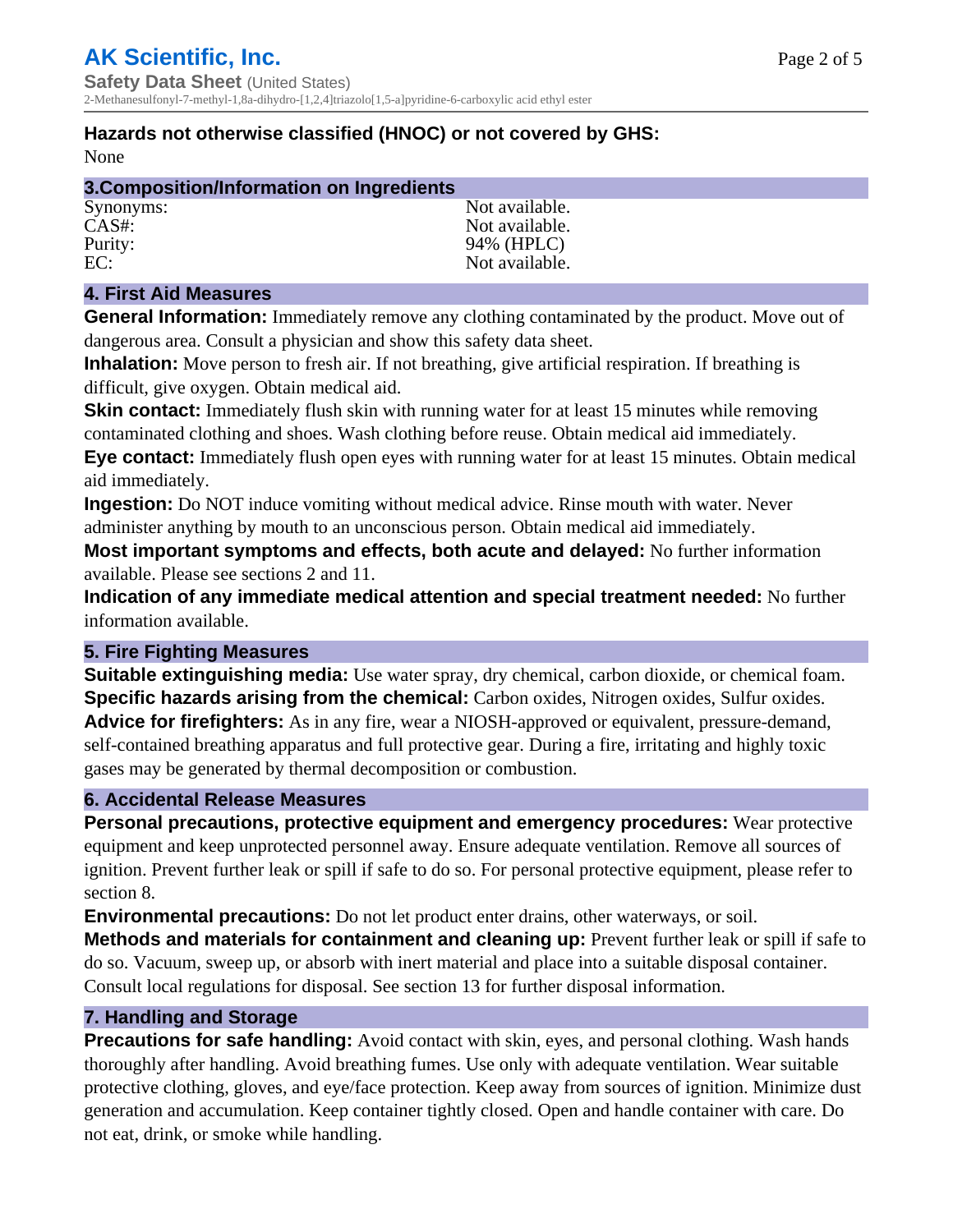#### **Conditions for safe storage, including any incompatibilities:** Store in a tightly-closed

container when not in use. Store in a cool, dry, well-ventilated area away from incompatible substances. Keep away from sources of ignition.

#### **8. Exposure Controls/Personal Protection**

#### **Exposure limits:**

| <b>OSHA PEL:</b>  | Not available. |
|-------------------|----------------|
| NIOSH REL:        | Not available. |
| <b>ACGIH TLV:</b> | Not available. |

**Appropriate engineering controls:** Avoid contact with skin, eyes, and clothing. Wash hands before breaks and immediately after handling the product. Facilities storing or utilizing this material should be equipped with an eyewash fountain. Use adequate general and local exhaust ventilation to keep airborne concentrations low.

#### **Personal protection**

| Eyes:        | Based on an evaluation of the eye or face hazards present, wear chemical splash-resistant<br>safety glasses or goggles with side protection. A face shield may be appropriate in some<br>workplaces. Use eyewear tested and approved under appropriate government standards<br>such as OSHA 29 CFR 1910.133 or EU EN166.                                                                                                |
|--------------|-------------------------------------------------------------------------------------------------------------------------------------------------------------------------------------------------------------------------------------------------------------------------------------------------------------------------------------------------------------------------------------------------------------------------|
| Hands:       | Wear gloves selected based on an evaluation of the possible hazards to hands and skin,<br>the duration of use, the physical conditions of the workplace, and the chemical resistance<br>and physical properties of the glove material.                                                                                                                                                                                  |
|              | Skin and body: Protective clothing must be selected based on the hazards present in the workplace, the<br>physical environment, the duration of exposure, and other factors. No fabric can provide<br>protection against all potential hazards; therefore it is important to select the appropriate<br>protective clothing for each specific hazard. At the minimum, wear a laboratory coat and<br>close-toed footwear. |
| Respiratory: | Respirators are not a substitute for accepted engineering control measures such as<br>enclosure or confinement of the operation, general and local ventilation, and substitution<br>of less toxic materials. When respiratory personal protective equipment is appropriate<br>based on an assessment of respiratory hazards in the workplace, use a NIOSH- or<br>CEN-certified respirator.                              |

| 9. Physical and Chemical Properties |                       |
|-------------------------------------|-----------------------|
| <b>Physical State:</b>              | Biege powder          |
| Molecular Formula:                  | C11H14N3O4S           |
| Molecular Weight:                   | 284.32                |
| Odor:                               | Not available.        |
| pH:                                 | Not available.        |
| <b>Boiling Point Range:</b>         | Not available.        |
| Freezing/Melting Point:             | Not available.        |
| <b>Flash Point:</b>                 | Not available.        |
| <b>Evaporation Rate:</b>            | Not available.        |
| Flammability(solid,gas):            | Please see section 2. |
| Explosive limits:                   | Not available.        |
| Vapor Pressure:                     | Not available.        |
| Vapor Density:                      | Not available.        |
| Solubility:                         | Not available.        |
| <b>Relative Density:</b>            | Not available.        |
| Refractive Index:                   | Not available.        |
| Volatility:                         | Not available.        |
| <b>Auto-ignition Temperature:</b>   | Not available.        |
| <b>Decomposition Temperature:</b>   | Not available.        |
| <b>Partition Coefficient:</b>       | Not available.        |
|                                     |                       |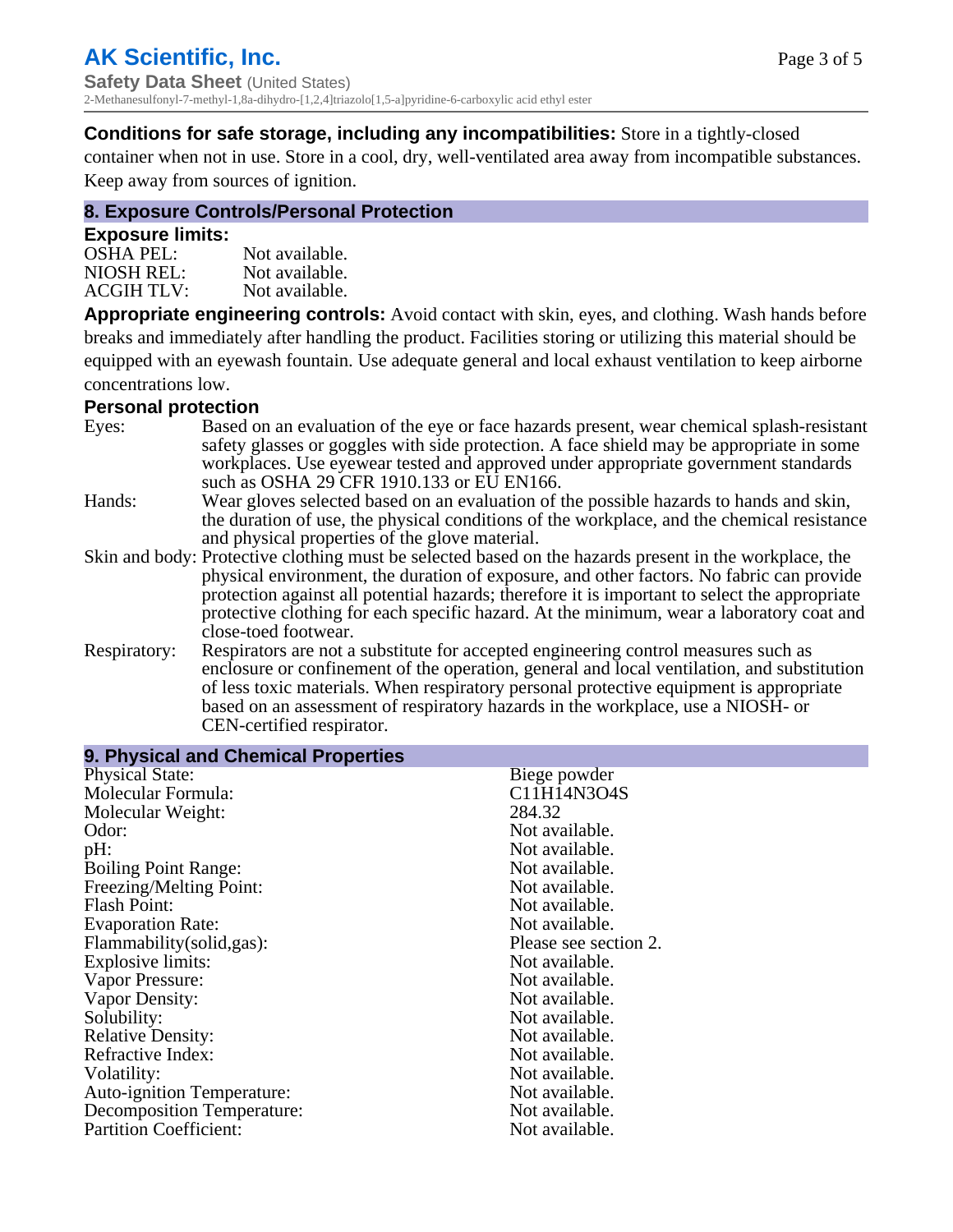# **AK Scientific, Inc.**

**Safety Data Sheet** (United States) 2-Methanesulfonyl-7-methyl-1,8a-dihydro-[1,2,4]triazolo[1,5-a]pyridine-6-carboxylic acid ethyl ester

#### **10. Stability and Reactivity**

| Reactivity:                         | Not available.                                       |
|-------------------------------------|------------------------------------------------------|
| Chemical stability:                 | Stable under recommended temperatures and pressures. |
| Possibility of hazardous reactions: | Not available.                                       |
| Conditions to avoid:                | Dust generation.                                     |
| Incompatible materials:             | Strong oxidizing agents.                             |
| Hazardous decomposition products:   | Carbon oxides, Nitrogen oxides, Sulfur oxides.       |
|                                     |                                                      |

#### **11. Toxicological Information**

| RTECS#                                         | Not available.                                      |
|------------------------------------------------|-----------------------------------------------------|
| Acute toxicity:                                | Not available.                                      |
| Routes of exposure:                            | Inhalation, eye contact, skin contact, ingestion.   |
| Symptoms related to the physical, chemical and | Skin contact may result in inflammation             |
| toxicological characteristics:                 | characterized by itching, scaling, reddening,       |
|                                                | blistering, pain or dryness. Eye contact may result |
|                                                | in redness, pain or severe eye damage. Inhalation   |
|                                                | may cause irritation of the lungs and respiratory   |
|                                                | system. Overexposure may result in serious illness  |

or death.

#### **Carcinogenicity**

| IARC: | Not classified.                                                                                       |
|-------|-------------------------------------------------------------------------------------------------------|
| NTP:  | Not listed.                                                                                           |
| OSHA: | Not listed.                                                                                           |
|       | Acute toxic effects: Inflammation of the eye is characterized by redness, watering, and itching. Skin |
|       | inflammation is characterized by itching, scaling, reddening, or, occasionally,                       |
|       | blistering.                                                                                           |

| <b>12. Ecological Information</b> |                |  |
|-----------------------------------|----------------|--|
| Ecotoxicity:                      | Not available. |  |
| Persistence and degradability:    | Not available. |  |
| Bioaccumulative potential:        | Not available. |  |
| Mobility in soil:                 | Not available. |  |
| Other adverse effects:            | Not available. |  |

#### **13. Disposal Considerations**

Disposal of waste: Chemical waste generators must determine whether a discarded chemical is classified as hazardous waste. US EPA guidelines for the classification determination are listed in 40 CFR 261.3. Additionally, waste generators must consult state and local hazardous waste regulations to ensure complete and accurate classification. Observe all federal, state and local regulations when disposing of the substance.

Disposal of packaging: Do not reuse containers. Dispose of as unused product.

| Not hazmat     |
|----------------|
| Not available. |
| Not available. |
| Not available. |
|                |
| Not DG         |
| Not available. |
| Not available. |
| Not available. |
|                |